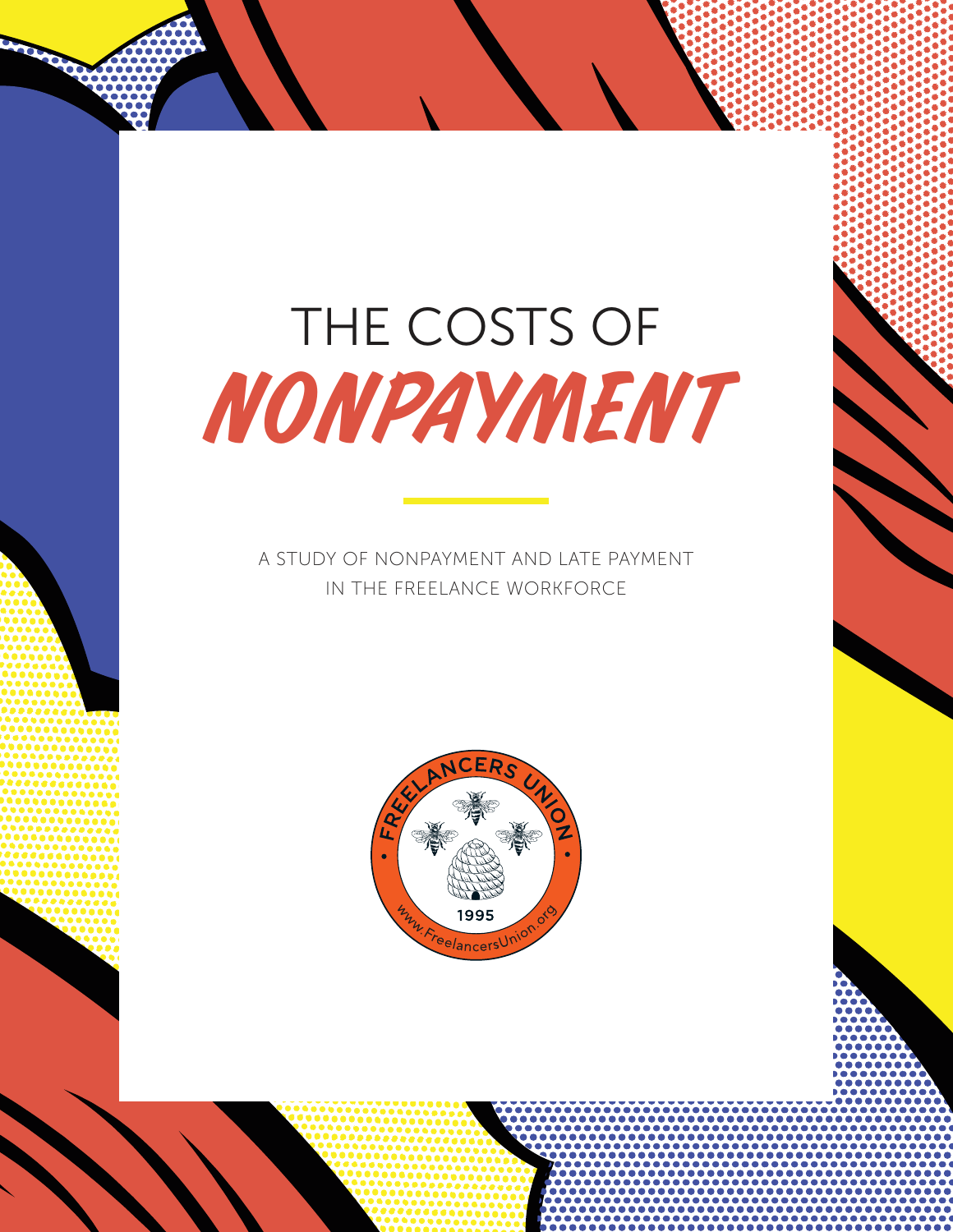

These independent workers make up a full third of the country's workforce, but as companies increasingly rely on short-term, specialized workers to fill their needs, employment laws have not kept pace with the changing economy. At alarmingly high rates, freelance workers today struggle to collect payment for their work. Because they lack the same protections as traditional employees, they have little recourse to collect late and unpaid payments. These instances of nonpayment have a severe impact on a freelancer's livelihood.

Based on a national survey of over five thousand workers, this new report from the Freelancers Union finds that late and nonpayment is one of the top challenges facing the independent workforce today. One in every two freelancers had trouble getting paid in 2014, and 71% cite trouble collecting payment at some point in their career. An overwhelming 81% of those who had payment trouble in 2014 said they were paid late; 34% cited instances of not being paid at all. These issues significantly affect a freelancer's bottom line: freelancers lost an average of \$5,968 in unpaid income in 2014, detracting 13% of the average respondent's annual income. Late payments averaged \$5,735 in the same time period. When asked what was the longest they had to wait to get paid, the average respondent said 98 days over three months.

This report finds that late and nonpayment occurs at high rates across all industries and types of work. Furthermore, it shows that freelancers have few ways to collect when nonpayment occurs: labor laws do not protect their payment practices and legal action can be costly and prohibitive. As a result, repeated phone calls and written requests are often a freelancer's only recourse, which can consume significant time and have limited efficacy. Meanwhile, late and nonpayment has significant lifestyle impacts on freelancers, often forcing them to dip into savings and credit card debt.

Our recommendations offer solutions to the widespread problem of late and nonpayment. In particular, in light of the finding that only 28% of freelancers regularly work under written contract, key recommendations include establishing contract standards and prohibiting unlawful payment practices. Guiding these recommendations is the acknowledgement that late and nonpayment affects not only freelancers, but the broader economy as well.

This survey was conducted by Freelancers Union, which surveyed 5,358 freelancers across the nation (both members and nonmembers of the Freelancers Union) between July 7, 2015 and July 31, 2015.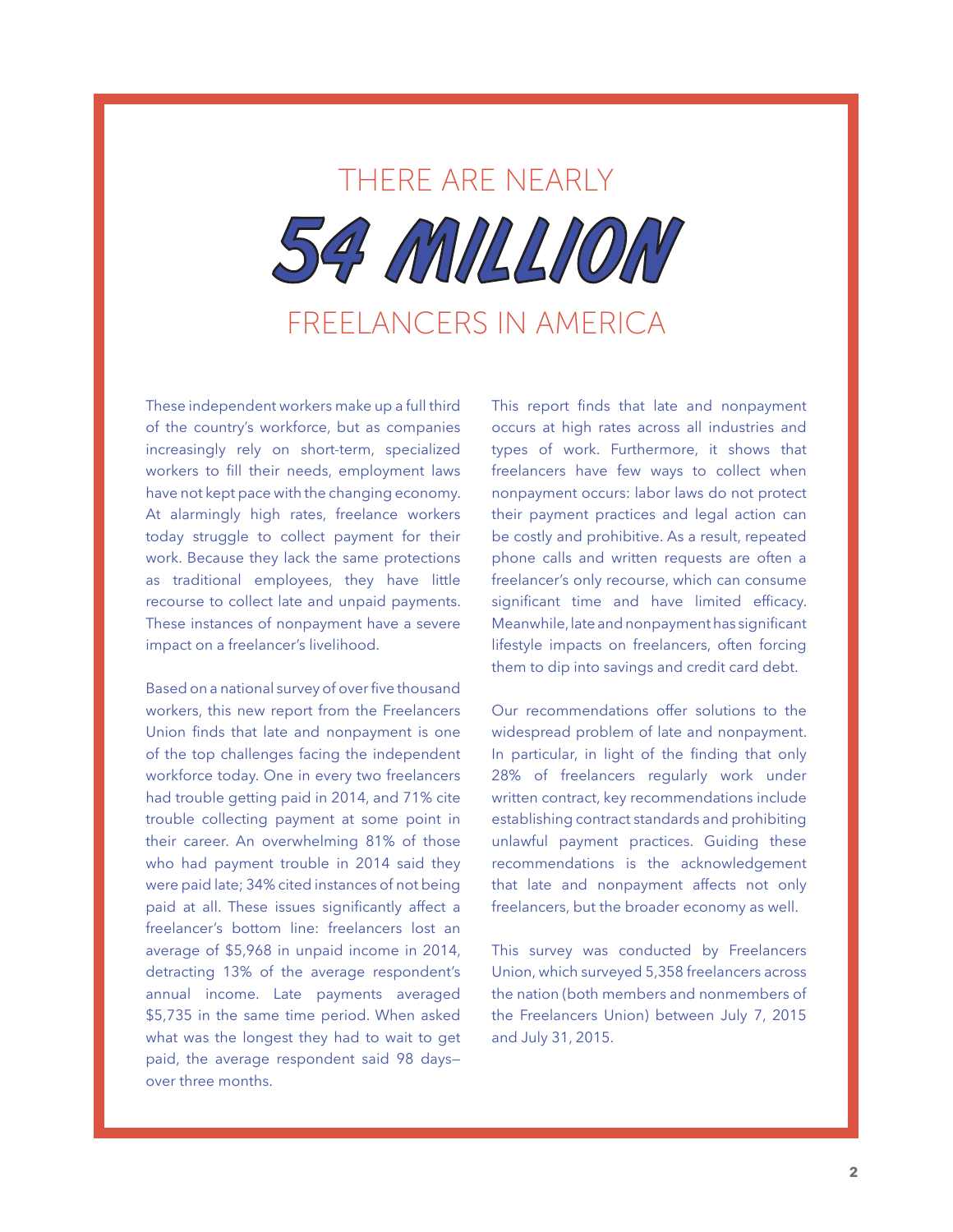## THE COSTS OF NONPAYMENT: THE PRIMARY FINDINGS

freelancers at alarmingly high rates: half of freelancers had trouble getting paid last year.

### **50% OF FREELANCERS REPORTED TROUBLE COLLECTING PAYMENT IN 2014.**

With 54 million Americans working freelance—one-third of the U.S. workforce this suggests that last year alone, millions of freelancers encountered trouble getting paid.

Late and nonpayment is a longstanding problem: 71% of respondents say they had trouble getting paid at some point in their career.

> of freelancers have had trouble getting paid at some point in their careers.

## **THE INCIDENCE OF LATE PAYMENT IS EXTREMELY HIGH—AND NONPAYMENT IS COMMON TOO.**

Among respondents who had trouble getting paid last year, 81% were paid late, and 34% were not paid at all for some portion of their work.

In fact, when asked "what is the longest you had to wait to get paid?" the average response was 98 days.

Payment issues come in many forms: nearly a quarter (24%) reported instances of being paid less than the agreed-upon amount in 2014, and 11% of those who had trouble getting paid accepted less money just to be paid on time.

#### **LATE OR NONPAYMENT TAKES A HUGE TOLL ON A FREELANCER'S INCOME.**

When clients fail to pay, it puts a real dent in a freelancer's annual income. The average amount of unpaid income reported in 2014 was \$5,968. For the average respondent, that means nonpayment took away 13% of his or her income. Late payments (as opposed to unpaid payments) averaged \$5,735 in 2014.

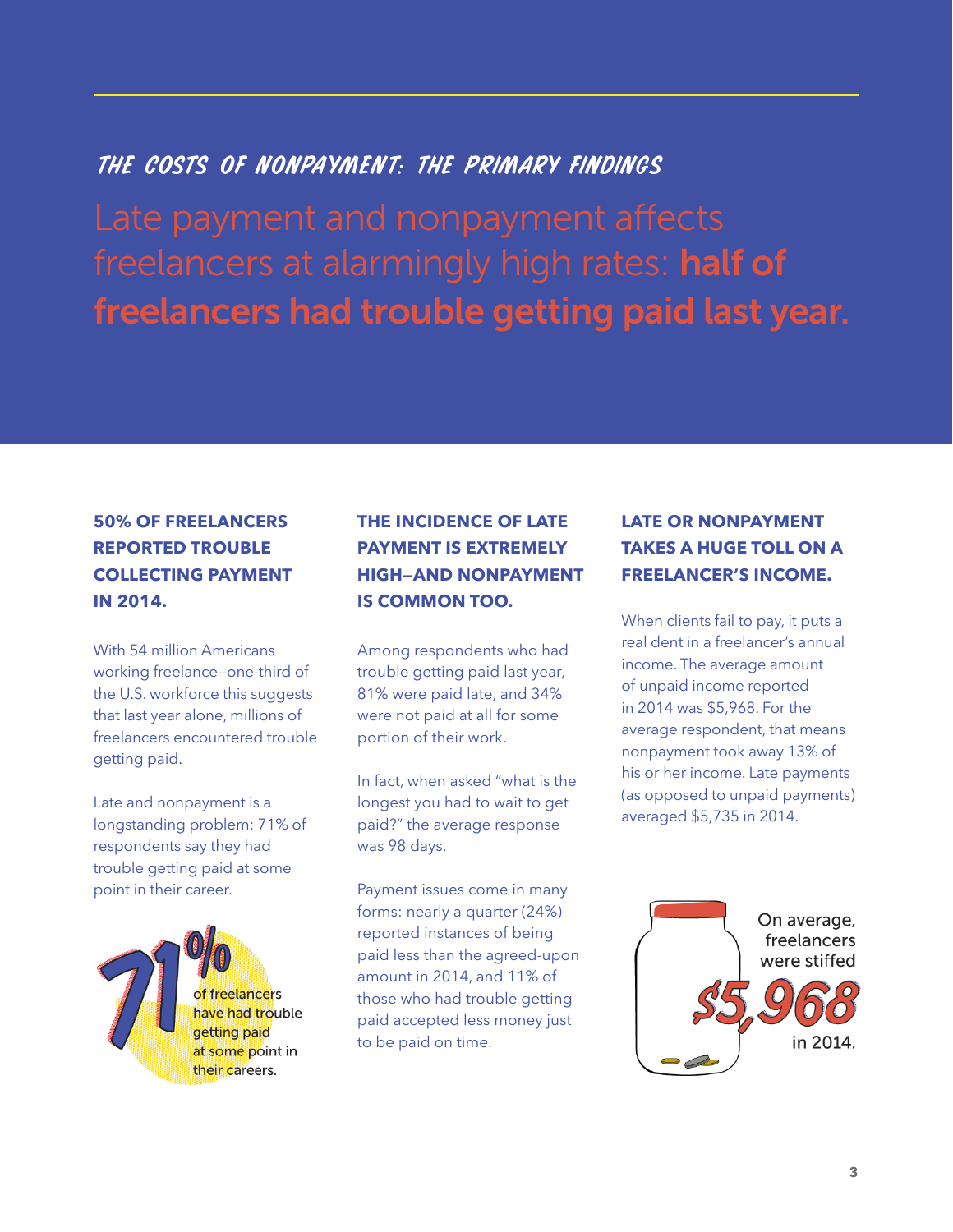#### **WHEN DENIED INCOME, FREELANCERS STRUGGLE TO GET BY.**

When clients do not pay, the results can be catastrophic. In addition to taking up working hours to chase down unpaid income, nonpayment can put freelancers at risk of personal bankruptcy and debt.

Payment troubles directly impact how a freelancer pays bills and covers expenses. When asked about how they got by in the face of missing payments, here's what respondents said:

- 63% used personal savings
- 44% used credit cards
- 37% paid some of their expenses late
- 25% borrowed money from a friend
- 17% didn't pay some of their expenses
- 17% took a job outside of their field
- 7% received government assistance
- 7% sold a car or other item

"**A magazine I wrote for several years ago owed me almost \$5,000.** After months of putting me off, they declared bankruptcy and I never saw a cent. My total income that year ended up being only \$15,000, so needless to say that money would've really helped. It started a cycle of going into debt for basic living expenses that took several years to recover from."

**Wendy C,** Writer \* *Austin, Texas***as** 

\*Name has been changed

Freelancers already contend with episodic income, saving for retirement and paying off debt; nonpayment makes this challenge even worse. Among respondents who weren't paid at some point last year, 59% say freelancing is their primary source of income—suggesting they may not have other revenue to fall back on when a client fails to pay.

#### **THE ECONOMY SUFFERS, TOO, WHEN FREELANCERS STRUGGLE TO GET PAID.**

## "**I lost my house due to not getting paid back in 2010.**

Two clients, approximately \$6,000 total. I learned the hard way it's best to demand partial payment along the way."

**Sonya W,** Web Design & Development *Texas*

There are broad implications to the economy when freelancers are paid late or not at all. City, state, and federal governments lose not only personal income tax, but also income that would inevitably be produced as these workers purchase more goods and services in their communities and beyond.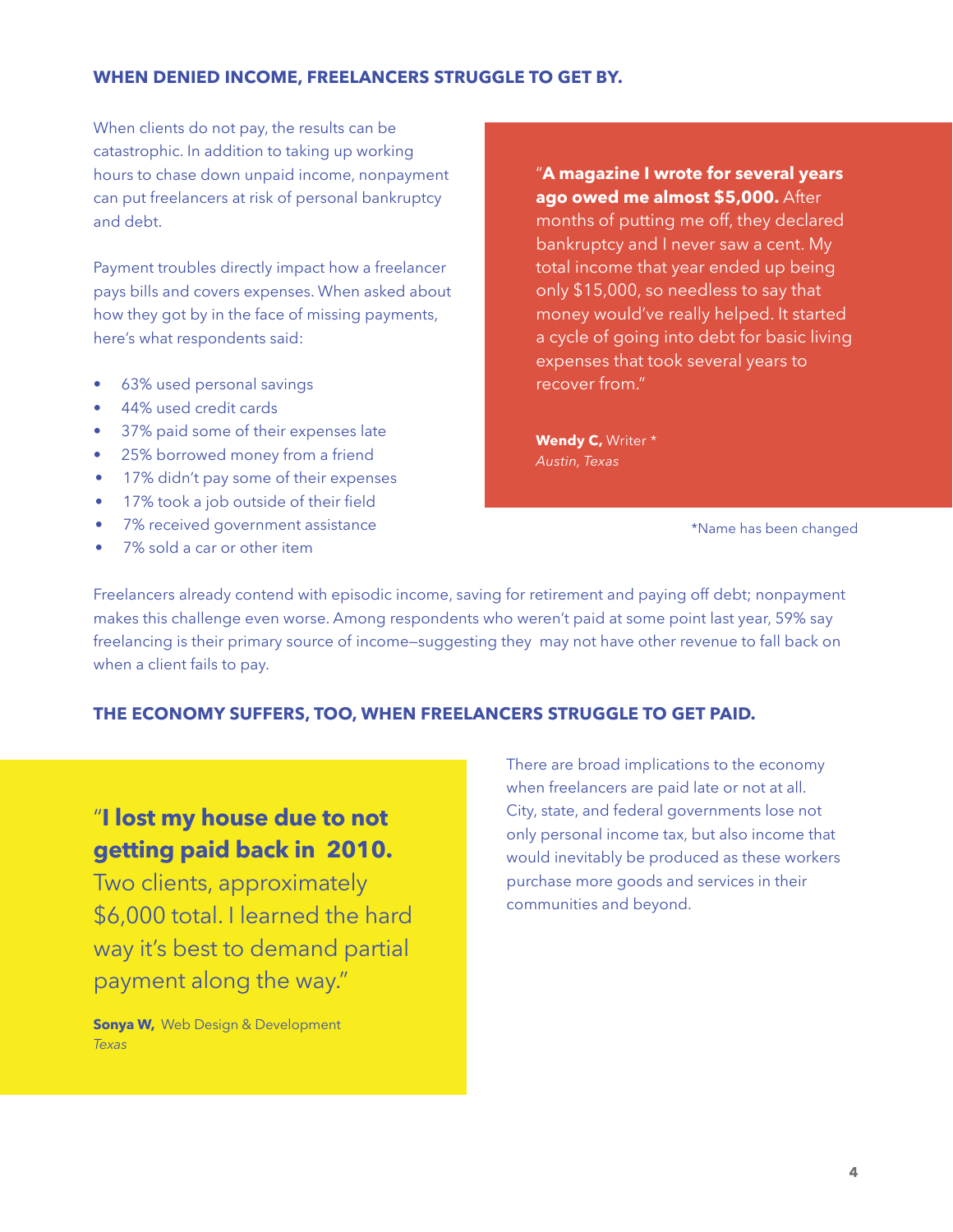## WHO ARE THE OFFENDERS? WHO IS NOT GETTING PAID?

#### **NONPAYMENT HAPPENS ACROSS ALL INDUSTRIES AND TYPES OF WORK.**

Late and unpaid income are prevalent throughout the freelance workforce. However, nonpayment is especially common in certain industries. Here are the rates at which freelancers reported trouble getting paid at some point in their careers, by industry:



\*of freelancers reported trouble getting paid at some point in their careers

Furthermore, clients and businesses of all sizes are responsible for these delays and denials of payment.

- 43% of respondents had trouble collecting payment from microbusinesses (1-5 employees)
- 40% had trouble collecting payment from small businesses (5-49 employees)
- 36% had trouble collecting payment from medium (50-149 employees) and large (150+ employees) businesses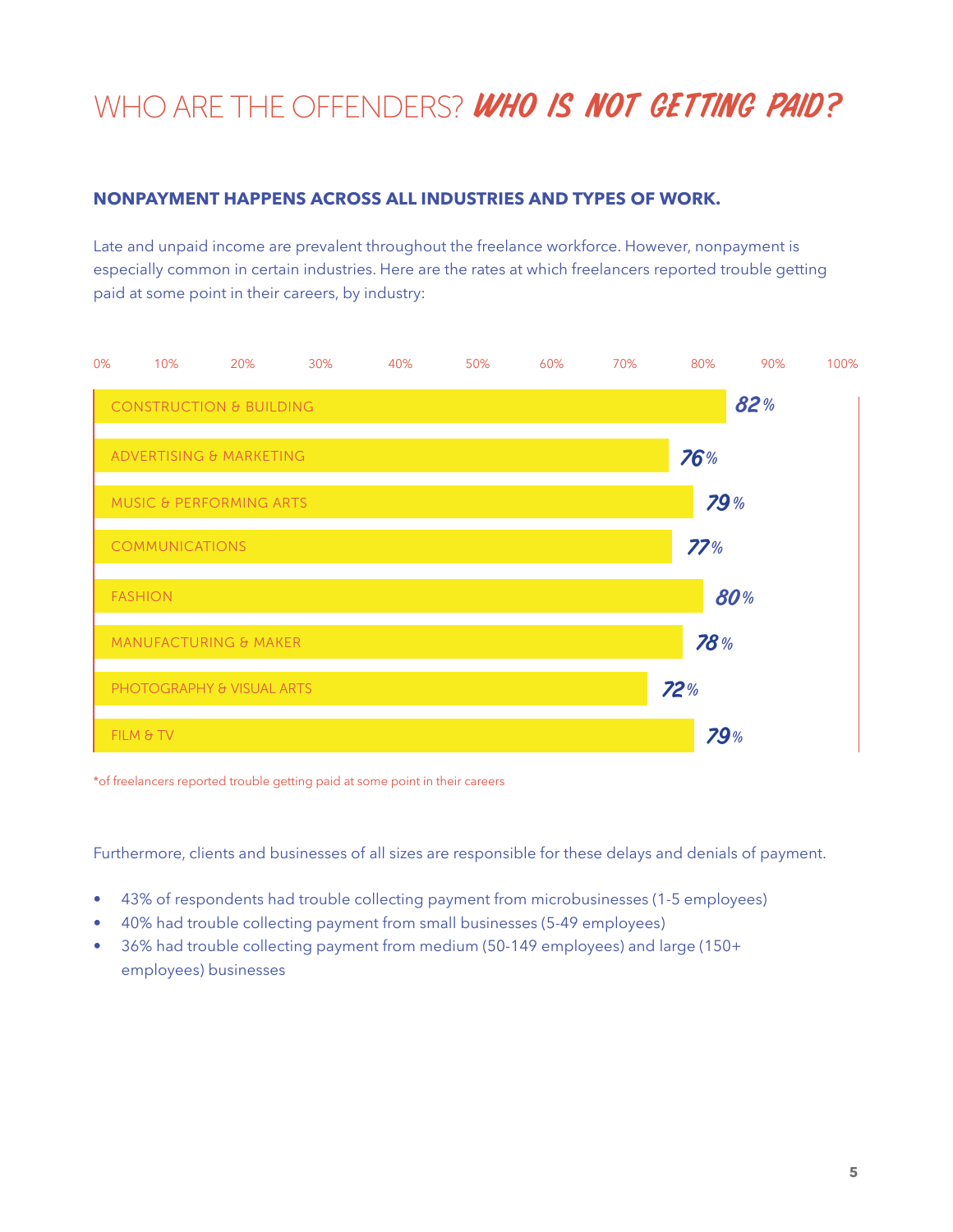# Why is this happening?

Why are the rates so high? The reasons vary—from short, contract-free engagements to cumbersome payment processes to downright neglect Regardless, the fact is that companies increasingly rely on freelance workers without having to adhere to the same payment standards as enjoyed by traditional employees.

In this respect, the report revealed a glaring vulnerability:

- Most freelance engagements aren't protected by clear, written contracts.
- Only about one-quarter of freelancers (28%) say they always use a contract
- 33% say they always put the terms of agreement in an email
- 42% always use a verbal agreement
- 21% of freelancers have worked with clients who have refused to sign a contract

"I spent so much time trying to dig up how to get a lawyer and how to deal with the small claims court without it costing me a fortune. This would have cost me a 16 hour drive round trip, a hotel, additional court fees (beyond the fees I had already paid my local court to no avail), and three days worth of billable time where I wouldn't be able to get work done. **I can't afford to do all that for \$800 - when at this point, I've spent over \$500 and lost plenty of billable hours chasing them in futility**."

**Kacie L,** Graphic Designer *Washington*

For most traditional full-time employees, unpaid income complaints are handled by their state's department of labor. Freelancers, however, have little recourse and few resources when clients refuse to pay. Without the weight of labor laws behind them, they are often forced to resort to ineffective collection methods, such as repeated phone calls and written letters.

We asked freelancers facing nonpayment what they tried to do to collect their money:

- 92% made repeated phone calls to try to recover the money
- 20% charged late payment fees
- 7% posted negative public feedback online about client
- 5% hired an attorney to pursue invoices
- 5% went to small claims court

The methods for collecting unpaid income are limited for freelancers. Hiring an attorney or going to small claims court may induce a client to pay, but this takes time and money and may still not be effective. At the same time, some freelancers may decide not to aggressively pursue lost income out of concern for future business: their reputation, reviews and relationships are critical for engaging potential clients. Given these barriers, as indicated in the findings above, independent workers rarely turn to legal means to obtain their owed income.

Unfortunately, when repeated emails and calls do not work, and an attorney is too expensive or not worth the trouble, many freelancers find themselves left to simply write off their unpaid work as a loss. Given the limited tools at their disposal, it is no wonder that so many independent workers suffer from client nonpayment.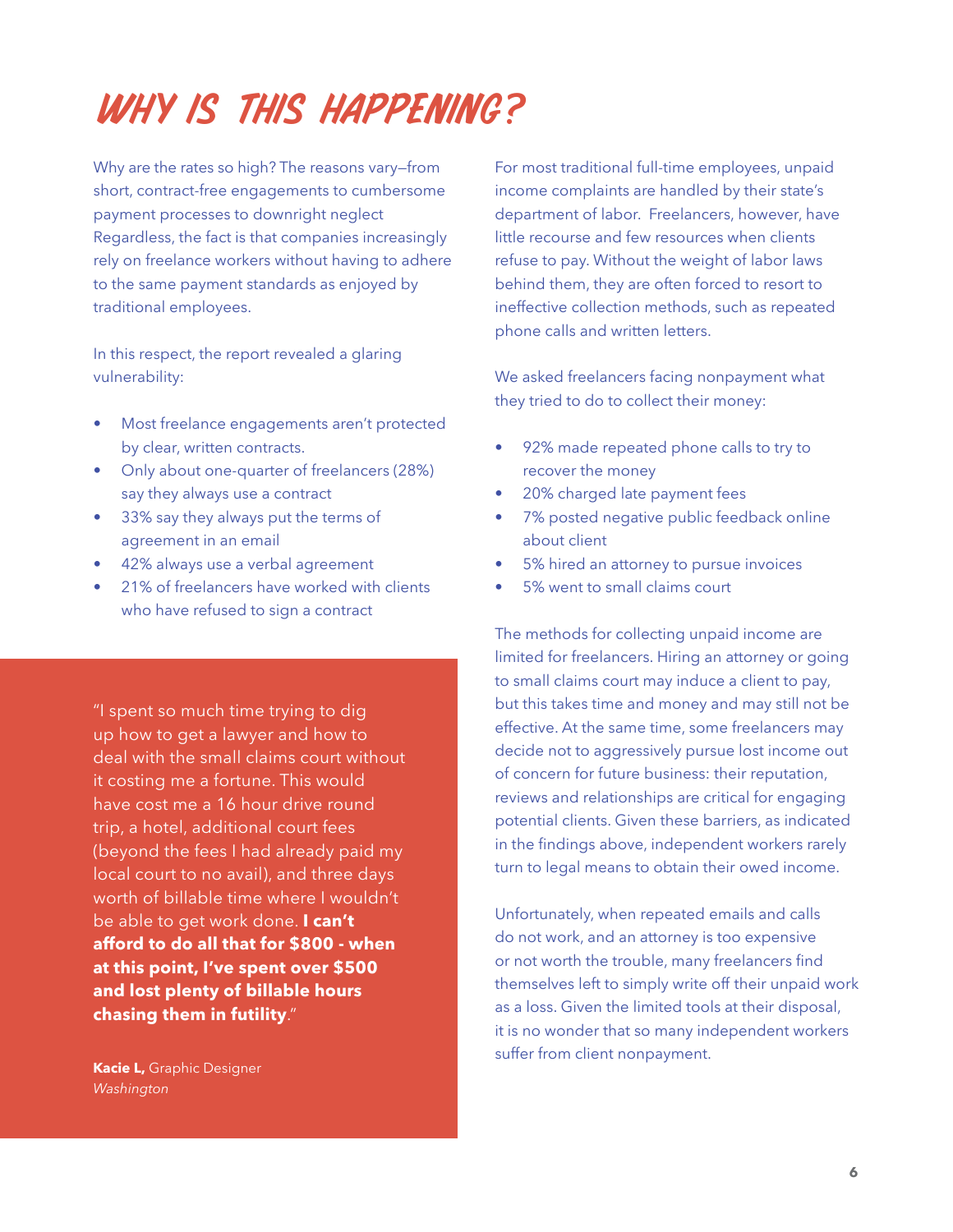Freelancers need protection against late and unpaid income. With one-third of the workforce operating on a freelance basis, too many workers and incomes are on the line to let them go unprotected. But there are simple solutions to ensure independent workers collect the income they deserve.

"It's very common for freelancers in creative industries not to get a formal written contract because of the quick turnaround times. ...there is an increasing number of clients who take advantage of this fact, and **nonpayment has become much more prevalent**, with the freelancers bearing the economic burden of this unscrupulousness."

**L.S.,** Film and Commercial Production *New York City*

# Recommendations

We recommend legislation to help ensure that independent workers are protected and have an efficient and effective means to collect payment for work performed. Such legislation would:

- Prohibit unlawful payment practice (i.e. nonpayment, payment on delayed schedule or reduced rate of payment in exchange for timely payment)
- Mandate that clients pay freelancers 30 days after the stated payment date in the contract or the completion of the project
- Mandate that clients who work with freelancers use contracts, which include specific provisions regarding payment and other protections
- Hold violators accountable by making them subject to double damages and attorney's fees and costs
- Protect freelancers from retaliation based on bringing a claim under the law

We recommend creating a fund to help workers who haven't been paid. The process can be lengthy for freelancers seeking judgments, who often need the money right away. Even when freelancers are able to win judgments, they are often are still unable to collect owed sums from their clients. A freelancers' fund would enable freelancers to receive awarded funds in the case that they are not able to collect. The fund could be capitalized by a variety of sources, including penalties paid by client offenders and charitable donations.

We recommend the creation of free and low-cost legal services for freelancers. With just over onequarter of freelancers consistently using written contracts, freelancers would benefit from affordable legal services to help them draft contracts and pursue nonpaying clients. We recommend that freelancers and supporting institutions group together to access affordable legal resources.